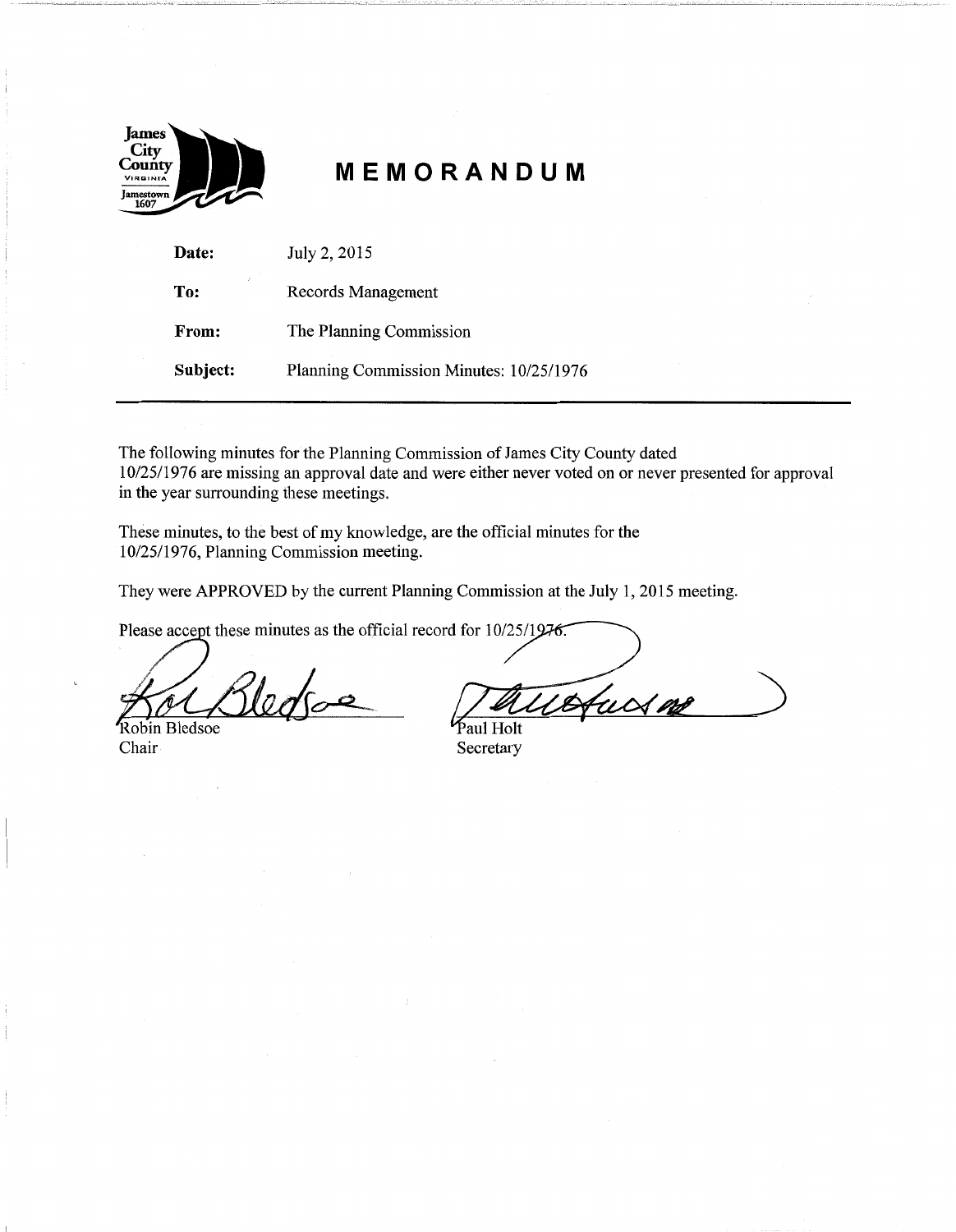

A SPECIAL JOINT MEETING OF THE JAMES CITY COUNTY, WILLIAMSBURG AND YORK COUNTY PLANNING COMMISSIONS, HELD IN THE COURTHOUSE, WILLIAMSBURG, VIRGINIA ON THE TWENTY-FIFTH DAY OF OCTOBER, NINETEEN HUNDRED AND SEVENTY-SIX.

1. ROLL CALL

Mr. W. **J.** Scruggs, James City County Mr. Bill Maner, Williamsburg Mr. Bill Maddox, York County Mr. Thomas Brummer, York County Mr. Maywood Wilson, York County Mr. Stephen Turner, James City County Mr. Gerald Mepham, James City County Mr. John Hodges, Williamsburg Mr. Melvin Bryant, James City County Mr. Harlin Eaton, Williamsburg

## OTHERS:

Mr. Charles Quittmeyer, PAC Mr. George Wright, PAC Mr. Gene Marlin, PAC Mr. Gary Varga, Talbert, Cox, Associates Mr. Jim Bland, Va. Division of Aeronautics STAFF:

Mr. William F. Brown, James City County Mr. Bill Mettler, Williamsburg Mr. Marshal Findley, York County

2. DISCUSSION

Mr. Jack Scruggs, moderator, introduced the members present and opened the meeting for discussion.

Mr. Charles Quittmeyer, James City County, discussed the genesis of the study. A Williamsburg area airport was first recommended in a state study. Based on this recommendation, consultants were hired to make the Williamsburg Area Airport Site Selection Report.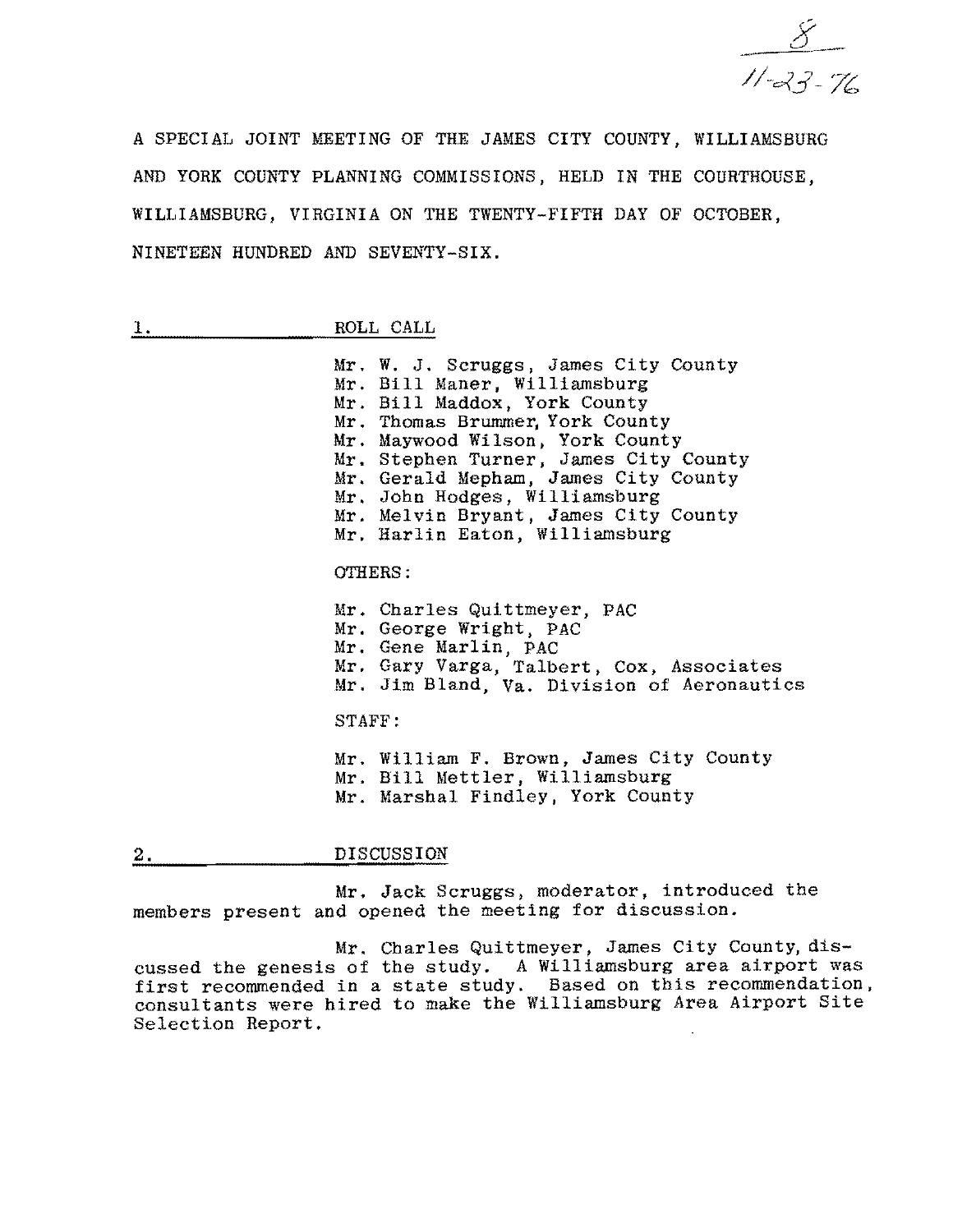Mr. William Brown stated that the impact of

noise created at the various sites should be investigated. Mr. Bill Maner questioned the need for another

airport.

Mr. Bill Maddox pointed out that the Patrick Henry Master Plan (on Table B-7, Phase I, p. B-20) noted that the demand curve became exponential curve after 1970. He questioned the reason for the expected changes in demand.

Mr. Stephen Turner asked what type of airport was actually planned for the Williamsburg area.

Mr. Quittmeyer in response to Mr. Turner's question explained that the new airport would have runways of 3,500 to 4,000 feet in length. No jets or commercial aircraft would be permitted.

Mr. Bill Maddox stated that all documents should be airtight and concise. This is not now the case.<br>Forecasts are not substantiated. The confidence level of the Forecasts are not substantiated. people toward the report is low. There are too many questions unanswered. Mr. Maddox does not accept the opinions voiced in the report and does not feel the report is of sufficient quality. Mr. Scruggs stated that the study should be

reviewed with regards to the new input of public opinion. He agreed that many questions had been raised, but also agreed with the concept of planning ahead.

Mr. Melvin Bryant stated he would like to know much more about each of the 7 final Sites.

Mr. Gerald Mepham said that the figures in the report do not seem consistent to him. He stated that he may not be in favor of any new airport.

Mr. Jack Scruggs said that it seems the Airport Commission has already decided that the need for a new airport exists and all that they desire is some inputs on the site.

Mr. Maddox questioned the state report which recommended the new airport.

Mr. Jim Bland said that drafts and summaries of the state report are available.

Mr. Maner questioned why sites beyond the Peninsula Airport Commission boundaries were not more carefully considered. He does not feel there is sufficient data to make a decision on an airport site.

Mr. Bryant asked about the steps to be followed with regards to the airport site selection.

Mr. Wright stated next September had been established as a date for a final decision by the various member bodies to amend the Patrick Henry Master Plan. The proposed amendments are based on the Virginia study which classified Patrick Henry as a carrier airport and Jamestown Airport as a local service airport. The study also recommended the proposed Williamsburg Regional Airport. The Airport Commission would like to have 1 or 2 sites rec-<br>ommended for the new airport.

Mr. Quittmeyer said that by a 7 to 2 vote the Airport Commission had rejected tabling the report and had thus committed itself to proceed.

Mr. Turner questioned the \$30,000 spent on the consultant's report.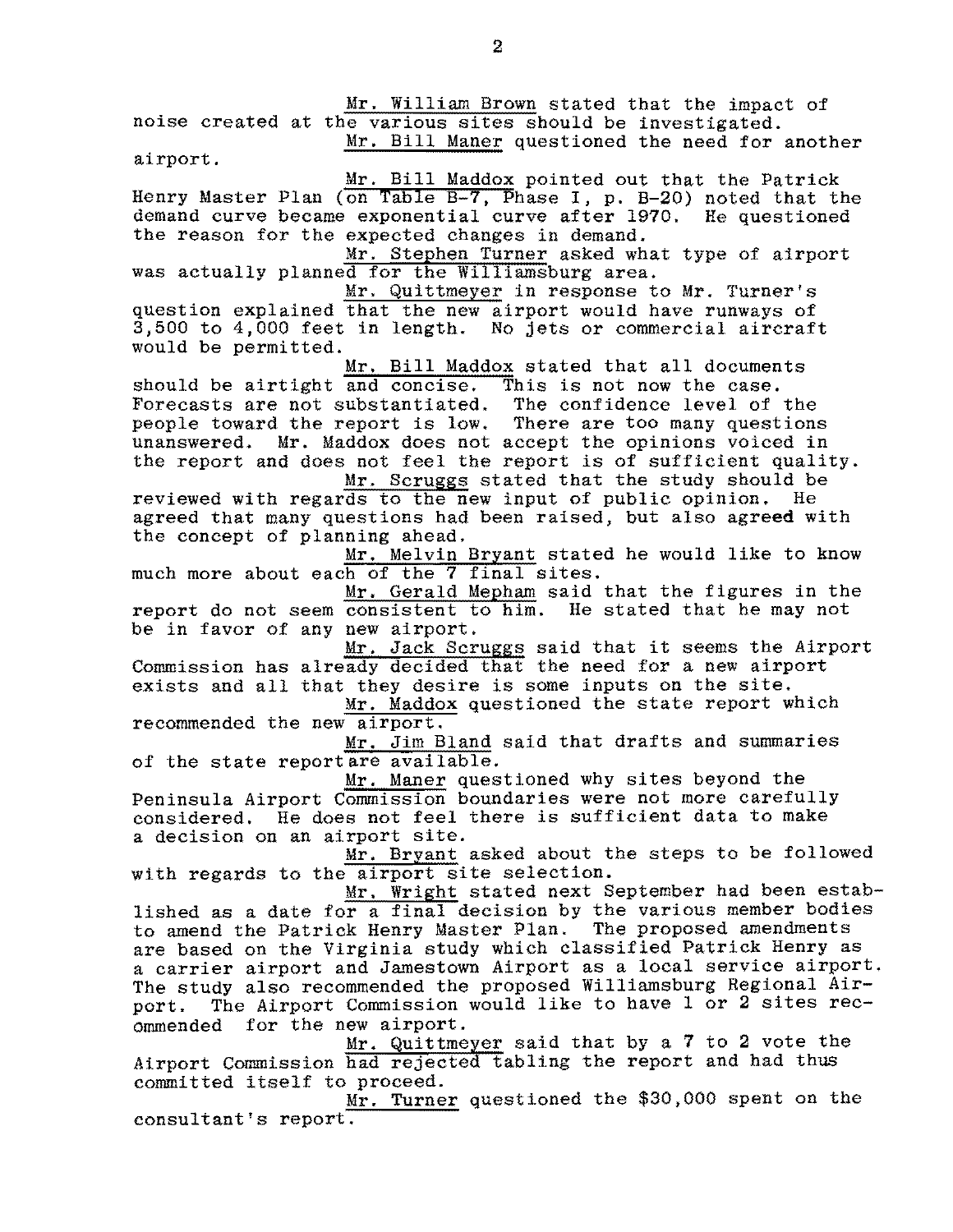Mr. Varga stated that the consultant's efforts would go beyond the preparation of the report, through the site selection, and preparation of the Environmental Impact Statement.

Mr. Mettler stated that his personal position and the City's concern was that the location not be near Williamsburg. He is also concerned about the effects of an airport on the area around any site.

Mr. Stephen Turner was concerned about the lack of local input into the development of the report. He was very critical of the lack of consideration shown the James City County Comprehensive Plan and Zoning Ordinance. Much information was available that was obviously not used in the study.

Mr. Wright stated that in his opinion the local governments had vetoes over sites in their jurisdictions by refusing to approve Patrick Henry Master Plan amendments.

Mr. Scruggs said that he is not sold on the need for a new airport. The need has not been proven by the figures, but even if there is a need the sites presented are unacceptable. Mr. Scruggs offered the following recommendations:

> 1. The Peninsula Airport Commission should acquire the existing Jamestown/Williamsburg Airport.<br>2. The Peninsula Airport Commission should The Peninsula Airport Commission should select a site for a new general aviation airport. 3. Site 11 and the airport at West Point should receive the major consideration for a new airport.<br>4. Phase I of the Airport Study should be revis Phase I of the Airport Study should be revised to reflect new inputs from the localities. 5. The Jamestown/Williamsburg Airport should be phased out of use when the new airport is constructed.<br>6. The Jamestown/Williamsburg Airport should be sold The Jamestown/Williamsburg Airport should be sold for nonairport development.

Mr. Wilson of York County said that he had no<br>and for James City County or Williamsburg. He position to recommend for James City County or Williamsburg. said he is not convinced of the need for the airport. York County has lost much land to government uses and is not prepared to support any site in York County.

Mr. Maddox, also of York County, emphasized that York County would not accept any site in the County.

Mr. Bryant stated he is opposed to site 11 because it is 16 miles from Williamsburg.

Mr. Brummer felt that a delay should be requested for further study of the report.

Mr. Mettler suggested that a second meeting should be held to unify the response to the report.